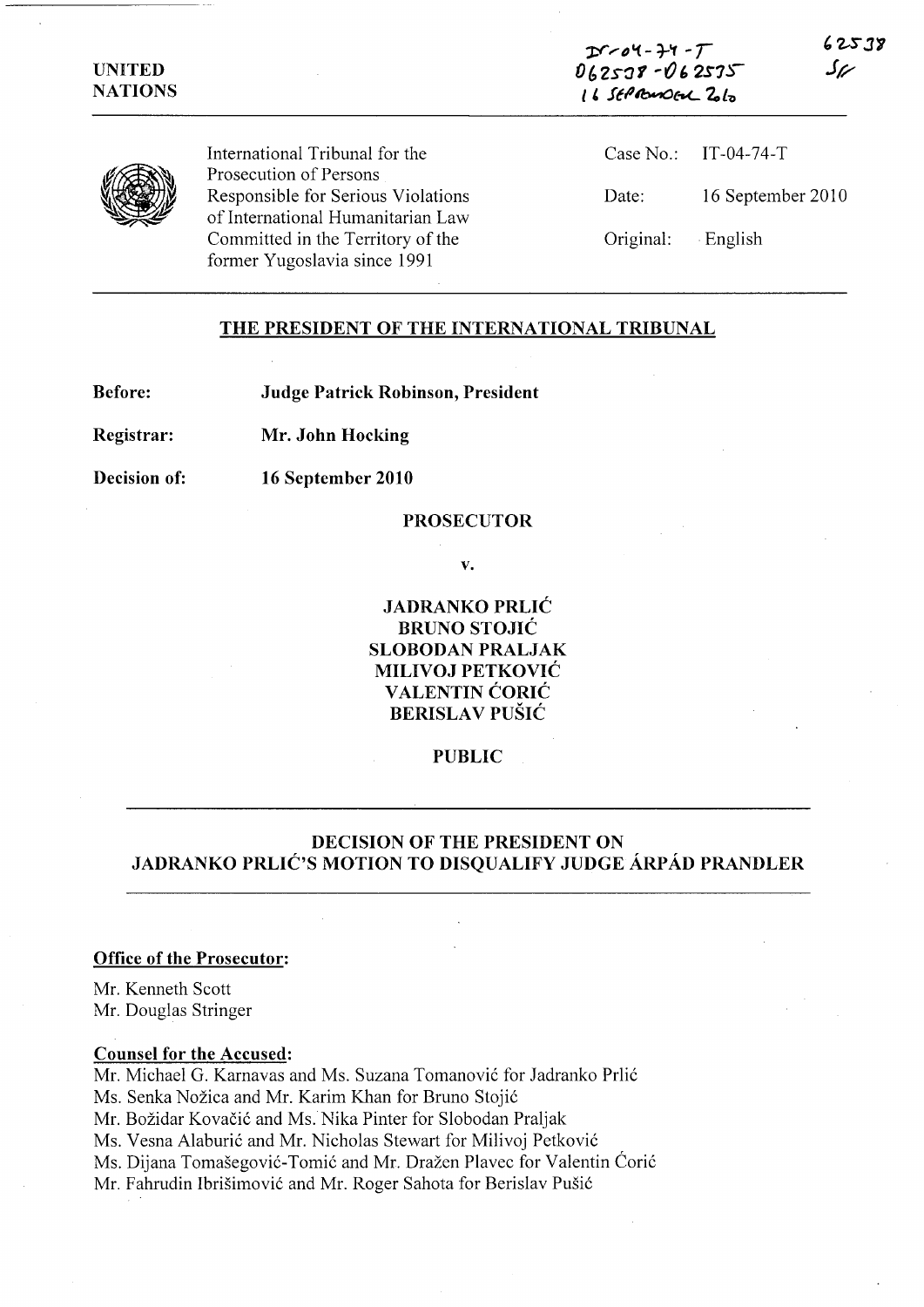**I, Patrick Robinson,** President of the International Tribunal for the Prosecution of Persons Responsible for Serious Violations of International Humanitarian Law Committed in the Territory of the former Yugoslavia since 1991 ("Tribunal") am seised of "Jadranko Prlić's Motion for Disqualification of Judge Prandler", filed 30 August 2010 ("Motion").

1. On 30 August 2010, the Prlić Defence filed the Motion, in which it seeks the disqualification of Judge Arpad Prandler from the trial of *Prosecutor v. Prlic et al.* on the basis of an alleged appearance of bias resulting from Judge Prandler's previous association with Victor Andreev, the Head of the United Nations Civil Affairs in Bosnia and Herzegovina.<sup>1</sup> The Prlić Defence points out that it has been concerned about the conduct and objectivity of United Nations personnel throughout the proceedings, but that it was not until the disclosure of the Mladić diaries that it "was able to surmise Andreev's dark character and questionable pro-Bosnian Serb / anti-Bosnian Croat activities".<sup>2</sup> It is also submitted that this situation has "contaminated" at least 630 documents and 37 witnesses in the trial. $3$ 

2. On 31 August 2010, the Praljak Defence joined the Motion, submitting that Judge Prandler's "long and profound association with the United Nations" is not itself sufficient to merit disqualification, but that, when combined with other factors, creates "a reasonable apprehension that [he] might not bring an impartial and unprejudiced mind to issues arising in the case".<sup>4</sup>

3. On 8 September 2010, the Presiding Judge of the Chamber seised of the *Prlic et al.* trial submitted a report to the President regarding the Motion.<sup>5</sup>

4. On 10 September 2010, the Prosecution filed a response to the Motion, requesting that it be denied.<sup>6</sup> The Prosecution argues that the Motion is not properly filed,<sup>7</sup> relies upon information outside the record of the proceedings, $\delta$  and has no merit.<sup>9</sup>

 $I$  Motion, p. 1, paras. 14-15, 19, 21.

<sup>&</sup>lt;sup>2</sup> Motion, para. 16.

<sup>&</sup>lt;sup>3</sup> Motion, para. 18.

<sup>&</sup>lt;sup>4</sup> Slobodan Praljak's Joinder to Jadranko Prlić's 30 August 2010 Motion for Disqualification of Judge Prandler, 31 August 2010, para. 3 (footnote and internal quotation marks omitted).

<sup>5</sup> Confidential and partially *ex parte* Report on Motions to Disqualify Judge Prandler Presented by the Presiding Judge to the President of the Tribunal, 8 September 2010; see also confidential Rapport Complementaire Urgent au Président du Tribunal Relatif aux Demandes de Récusation du Juge Prandler Formées par les Défenses Prlic et Praljak, 14 September 2010.

<sup>&</sup>lt;sup>6</sup> Confidential Prosecution Consolidated Response to Prlić Motion for Disqualification of Judge Prandler, Report of Judge Antonetti and Motion for Stay, 10 September 2010 ("Response").

<sup>7</sup> Response, paras. 9-17.

 $8$  Response, paras. 18-19.

<sup>9</sup> Response, paras. 20-29.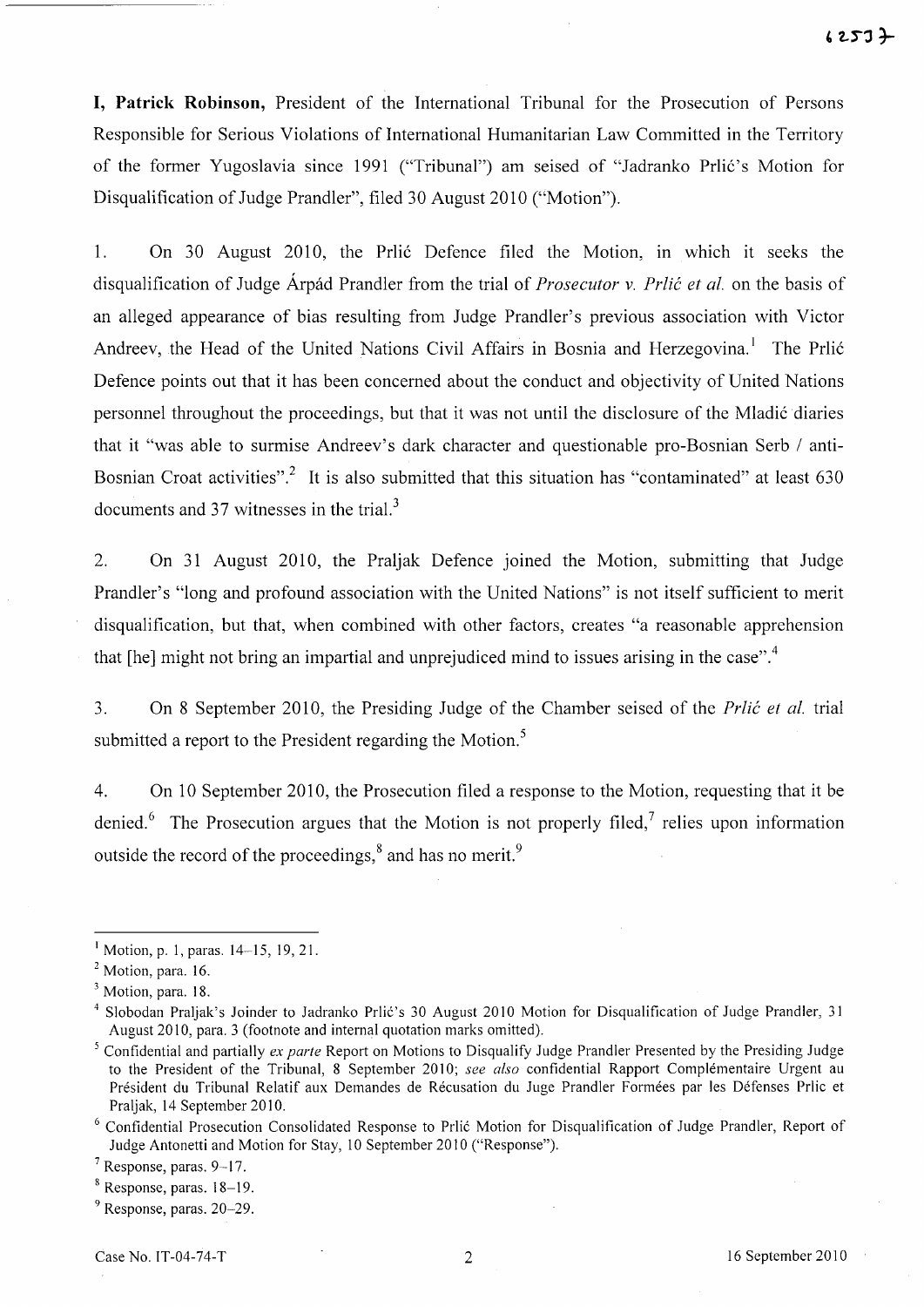5. I note that Rule 15(B)(i) of the Rules provides: "Any party may apply to the Presiding Judge of a Chamber for the disqualification and withdrawal of a Judge of that Chamber from a trial or appeal .... The Presiding Judge shall confer with the Judge in question and report to the President." Rule 15(B)(ii) provides: "Following the report of the Presiding Judge, the President shall, if necessary, appoint a panel of three Judges drawn from other Chambers to report to him its decision on the merits of the application. If the decision is to uphold the application, the President shall assign another Judge to sit in the place of the Judge in question."

6. The general practice of the Tribunal in respect of the procedure for adjudicating disqualification motions under Rule 15 of the Rules has been for the moving party to apply to the Presiding Judge of the Chamber to which the case is assigned, rather than the Presiding Judge of the specific case. The Presiding Judge of the Chamber, not the Presiding Judge of the specific case, then confers with the Judge in question and reports to the President.<sup>10</sup> This procedure was not followed in this case. The Prlic Defence seised the Trial Chamber of the *Prlic et al.* proceedings with the Motion, when it should have directed the Motion to the Presiding Judge of the Chamber to which the *Prlic et al.* trial is assigned, *i.e.,* Judge O-Gon Kwon who presides over Trial Chamber III. If this had been done, Judge K won could have conferred with Judge Prandler and then reported to me. The Motion therefore is not properly before me at this time.

<sup>10</sup>*See, e.g., Prosecutor* v. *Vojislav Se§elj,* Case No. IT-03-67-R77.2-A, Decision on Motion for Disqualification of Judges Fausto Pocar and Theodor Meron from the Appeals Proceedings, 2 December 2009; *Prosecutor* v. *Radovan Karaidic,* Case No. IT-95-5/18-PT, Decision on Motion to Disqualify Judge Picard and Report to the Vice-President Pursuant to Rule 15(B)(i), 22 July 2009; *Prosecutor* v. *Milan Lukic,* Case No. *IT-98-3211-*T, Decision on Motion for Disqualification, 12 January 2009; *Prosecutor* v. *Vidoje Blagojevic,* Case No. IT-02-60-R, Decision on Motion for Disqualification, 2 July 2008; *Prosecutor* v. *Vojislav Se§elj,* Case No. IT-03-67-PT, Decision on Motion for Disqualification, 16 February 2007; *Prosecutor v. Milan Martic,* Case No. IT-95-II-A, Order on Defence Motion to Disqualify Judge Wolfgang Schomburg From Sitting on Appeal, 23 October 2007; *Prosecutor v. Momcilo Krajisnik,*  Case No. IT-00-39-AR73.2, Order on Defence Motion that His Honour Judge Meron Not Sit on an Appeal, 1 September 2006; *Prosecutor* v. *Radoslav Braanin,* Case No. IT-99-36-R77, Decision on Application for Disqualification, 11 June 2004; *Prosecutor* v. *Stanislav Galic,* Case No. IT -98-29-T, Decision on the Defence Motion for Withdrawal of Judge Orie, 3 February 2003; *Prosecutor* v. *Momcilo Krajisnik,* Case No. IT-00-39-PT, Decision on the Defence Application for Withdrawal of a Judge from the Trial, 22 January 2003; *Prosecutor* v. *Radoslav Braanin and Momir Talic,* Case No. IT-99-36-T, Decision on Joint Motion to Disqualify the Trial Chamber Hearing the Brdanin-Talic Trial, 3 May 2002; *Prosecutor* v. *Radoslav Braanin and Momir Talic,* Case No. IT-99-36- PT, Decision on Application by Momir Talic for the Disqualification and Withdrawal of a Judge, 18 May 2000; *but see Prosecutor v. Vojislav Seselj,* Case No. IT-03-67-T, Order on the Prosecution Motion for the Disqualification of Judge Frederik Harhoff, 14 January 2008; *Prosecutor* v. *Milan Lukic and Sredoje Lukic,* Case No. *IT-98-3211-* AR 11 *bis.l,* Order on Second Motion to Disqualify President and Vice-President from Appointing Judges to Appeal Bench and to Disqualify President and Judge Meron from Sitting on Appeal, 11 May 2007; *Prosecutor* v. *Zejnil Delalić et al.*, Case No. IT-96-21-T, Decision of the Bureau on Motion on Judicial Independence, 4 September 1998.